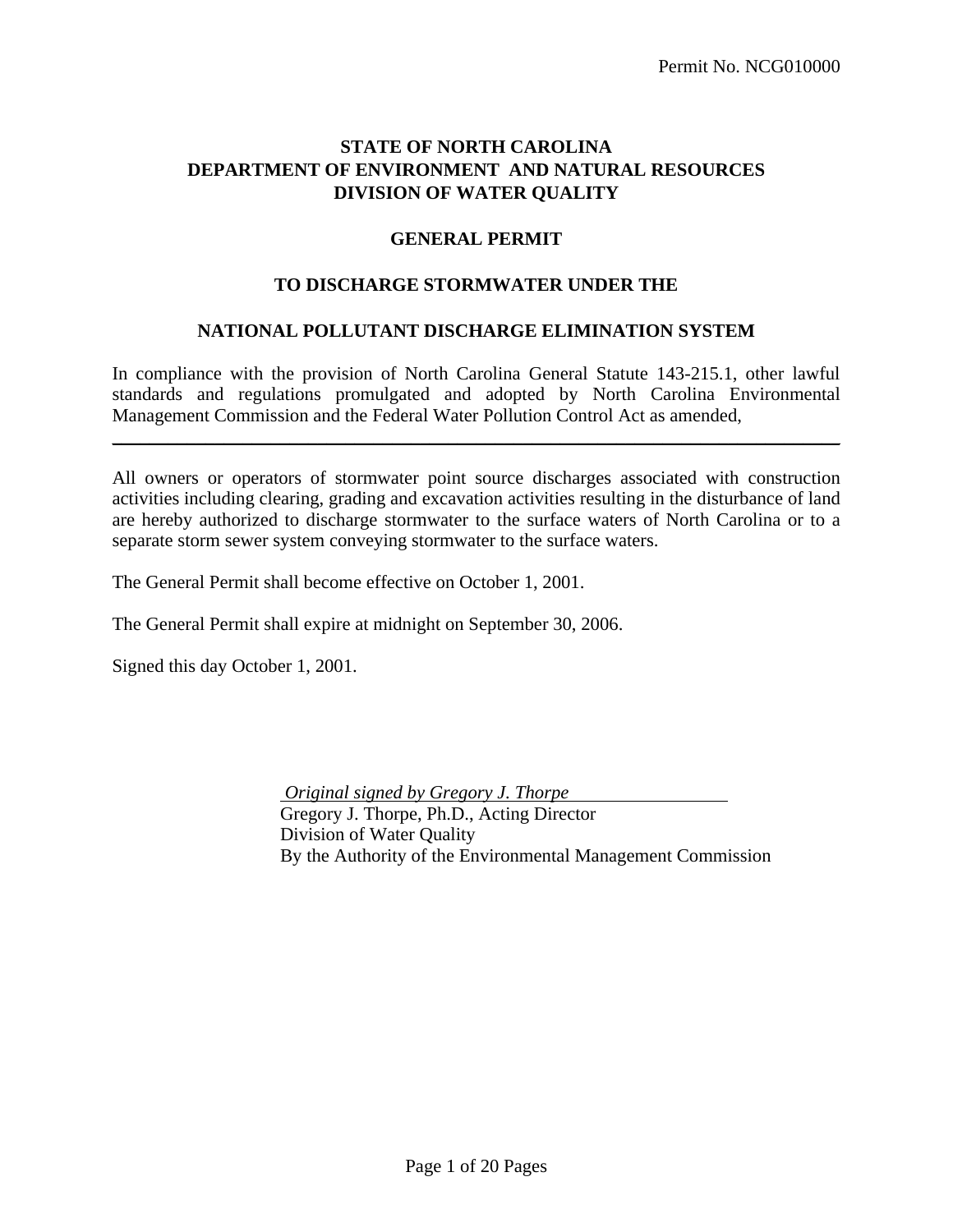# PERMITTED ACTIVITIES

Until this permit expires or is modified or revoked, the permittee is authorized to discharge stormwater which has been adequately treated and managed in accordance with an approved Erosion and Sedimentation Control Plan by the North Carolina Division of Land Resources, Land Quality Section, or a delegated local program under the provisions and requirements of North Carolina General Statute 113A - 54.1 to the surface waters of North Carolina or to a separate storm sewer system. All discharges shall be in accordance with the attached schedules as follows:

#### Part I: Monitoring, Controls, and Limitations for Permitted Discharges Part II: Standard Conditions

Any other point source discharge to surface waters of the state is prohibited unless covered by another permit, authorization or approval. The discharges allowed by this General Permit shall not cause or contribute to violations of Water Quality Standards. Discharges allowed by this permit must meet applicable wetland standards as outlined in 15A NCAC 2B .0230 and .0231 and water quality certification requirements as outlined in 15A NCAC 2H .0500.

This permit does not relieve the permittee from responsibility for compliance with any other applicable federal, state, or local law, rule, standard, ordinance, order, judgment, or decree.

## General Permit Coverage

This General Permit is applicable to point source discharges from construction activities disturbing five acres of land prior to March 10, 2003. As of March 10, 2003, this permit will be applicable to point source discharges of stormwater from construction activities disturbing one or more acres of land. The submission of a proposed Erosion and Sedimentation Control Plan to the Division of Land Resources or delegated local program shall be considered to take the place of a Notice of Intent for coverage under this General Permit for those projects requiring this Permit coverage. Coverage under this General Permit shall become effective upon issuance of an approval for the Erosion and Sedimentation Control Plan by the Land Quality Section of the Division of Land Resources or delegated local program. Prior to the commencement of construction and land disturbing activities approval of the Erosion and Sedimentation Control Plan shall be obtained.

Any owner or operator not wishing to be covered or limited by this General Permit may make application for an individual NPDES permit in accordance with NPDES procedures in 15A NCAC 2H .0100, stating the reasons supporting the request. Any application for an individual permit should be made at least 180 days prior to the time the permit is needed .

This General Permit does not cover activities or discharges covered by an individual NPDES permit until the individual permit has expired or has been rescinded. Any person conducting an activity covered by an individual permit but which could be covered by this General Permit may request that the individual permit be rescinded and coverage under this General Permit be provided.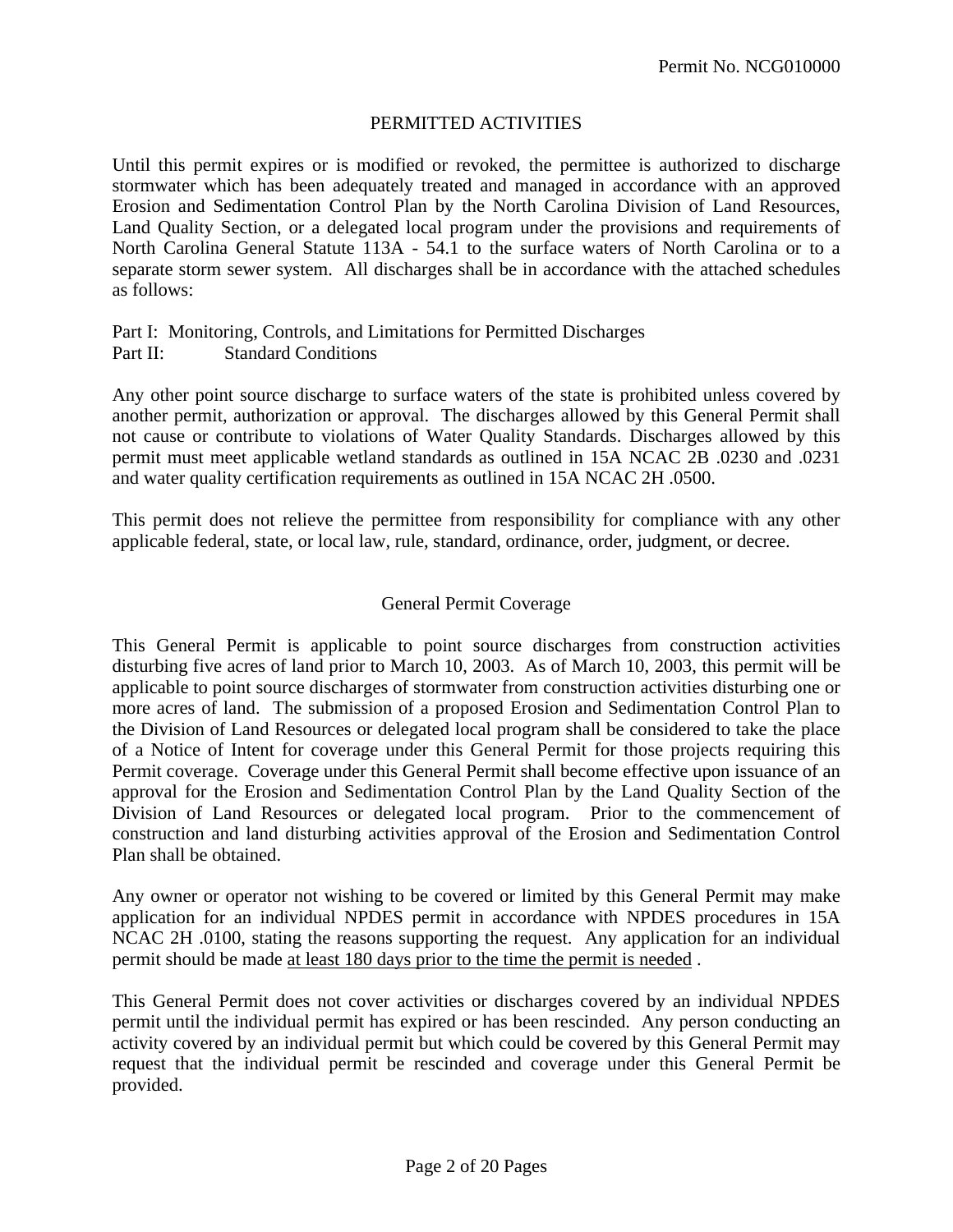# **PART I**

# **MONITORING, CONTROLS, AND LIMITATIONS FOR PERMITTED DISCHARGES**

## SECTION A: FINAL LIMITATIONS AND CONTROLS FOR STORMWATER **DISCHARGES**

During the period beginning on the effective date of the permit and lasting until expiration, the Permittee is authorized to discharge stormwater associated with construction activity. Such discharges shall be controlled, limited and monitored as specified below.

- 1. Prior to the commencement of construction, the permittee shall submit for approval a Erosion and Sedimentation Control Plan (plan) to the Department of Environment, and Natural Resources, Division of Land Resources, Land Quality Section, (or an approved local program) pursuant to the requirements of NC G.S. 113A-54.1 and in conformity with rules adopted by the North Carolina Sedimentation Control Commission.
- 2. The Permittee shall implement the plan, which has been approved by the approval authority. The approved plan is considered a requirement or condition of this general permit. Deviation from the approved plan, or approved amendment to the plan, shall constitute a violation of the terms and conditions of this general permit except that deviation from the approved plan will be allowed (1) to correct an emergency situation where sediments are being discharged off the site or (2) when minor modifications have been made for the purpose of improving the performance of the erosion and sedimentation control measures and notification of the minor modification has been made to the Division of Land Resources (or approved local program). Such a deviation from the approved plan shall be noted on the approved plan maintained at the job site. During active construction, a copy of the approved plan shall be maintained on the site.
- 3. Equipment utilized during the construction activity on a site must be operated and maintained in such a manner as to prevent the potential or actual pollution of the surface or ground waters of the state. Fuels, lubricants, coolants, and hydraulic fluids, or any other petroleum products, shall not be discharged onto the ground or into surface waters. Spent fluids shall be disposed of in a manner so as not to enter the waters, surface or ground, of the state and in accordance with applicable state and federal disposal regulations. Any spilled fluids shall be cleaned up to the extent practicable and disposed of in a manner so as not to allow their entry into the waters, surface or ground, of the state.
- 4. Herbicide, pesticide, and fertilizer usage during the construction activity shall be consistent with the Federal Insecticide, Fungicide, and Rodenticide Act and shall be in accordance with label restrictions.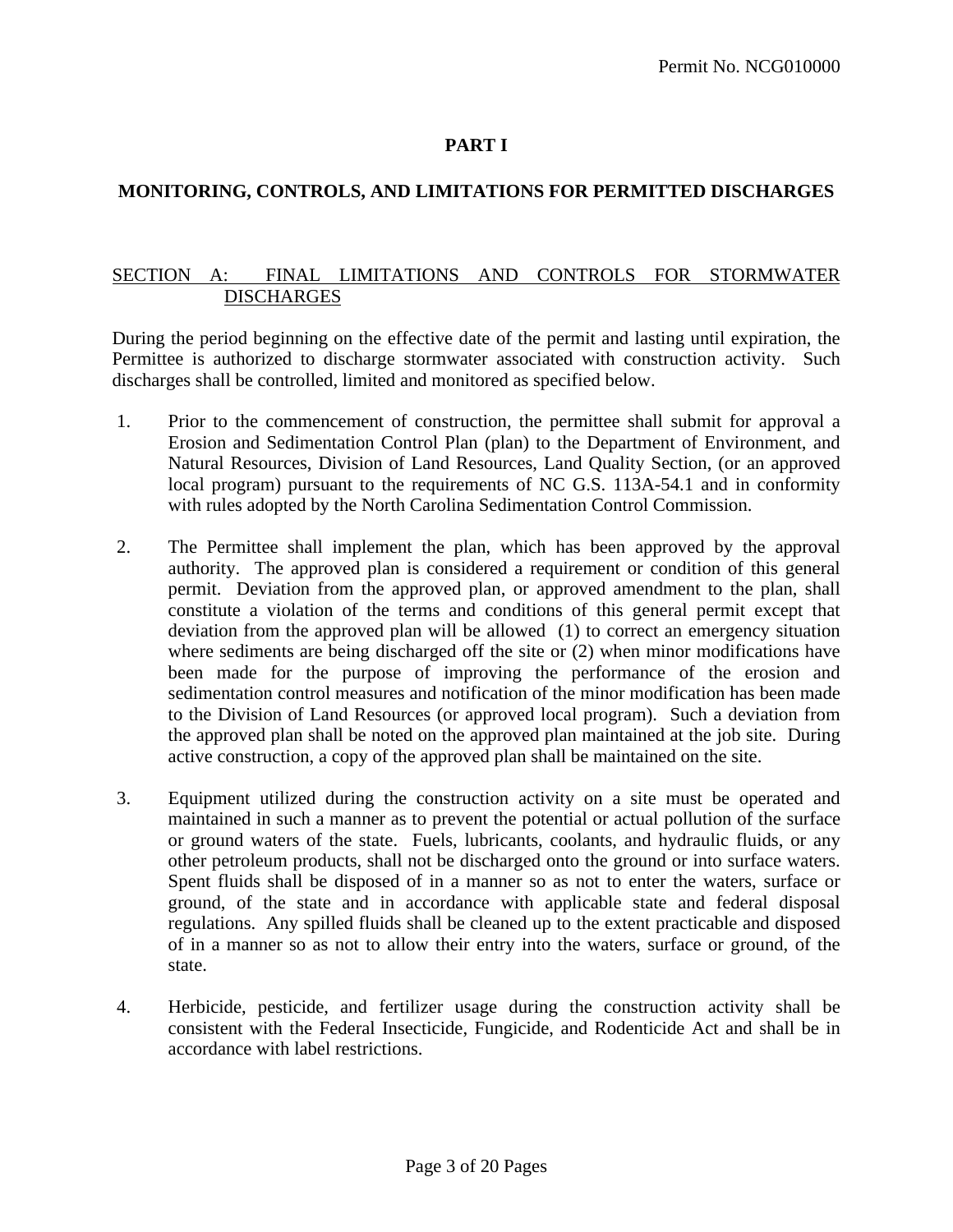- 5. All wastes composed of building materials shall be disposed of in accordance with North Carolina General Statutes, Chapter 130A, Article 9 - Solid Waste Management, and rules governing the disposal of solid waste (North Carolina Administrative Code Section 15A NCAC 13B).
- 6. The Permittee shall control the management and disposal of litter and sanitary waste from the site such that no adverse impacts to water quality occur.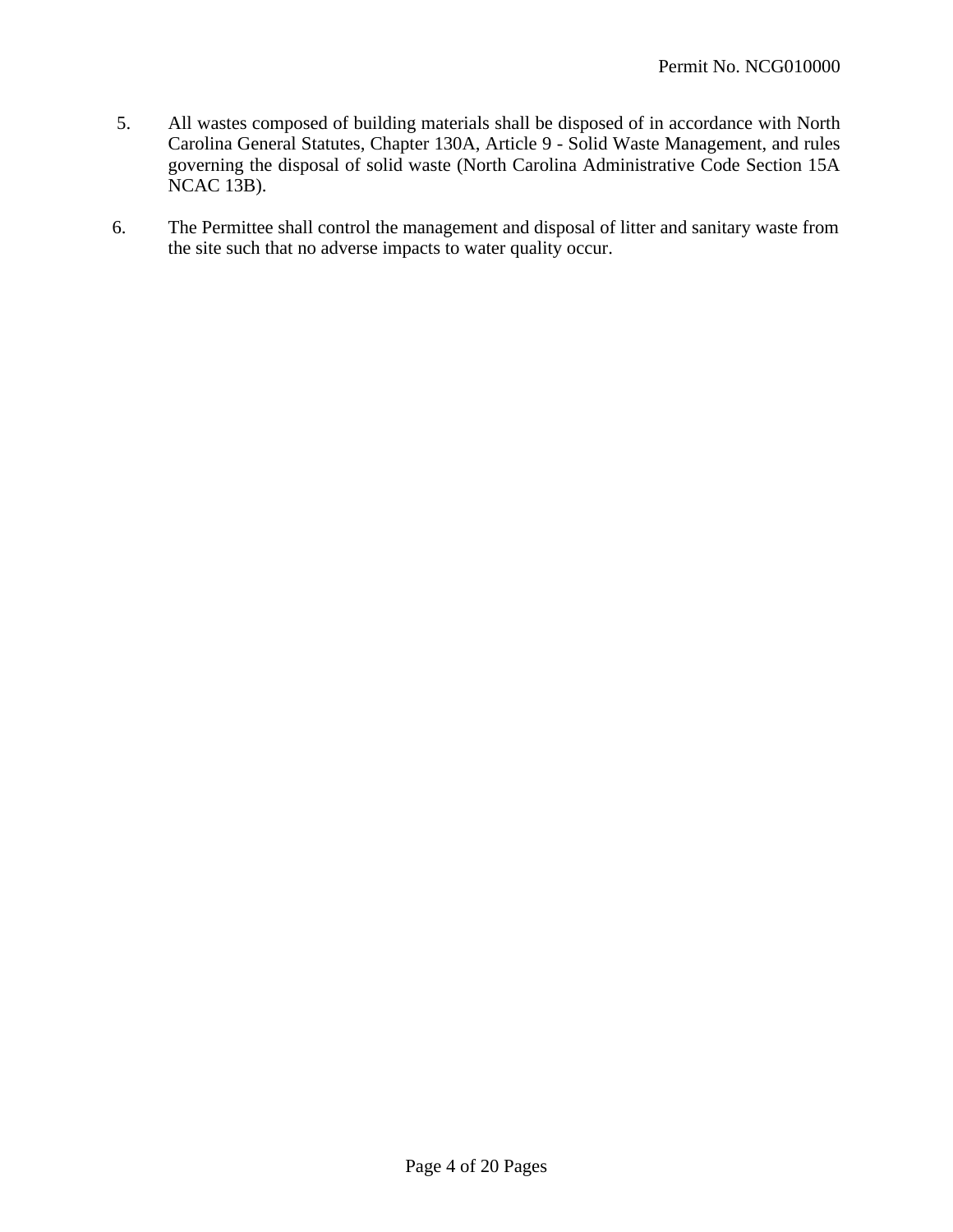## SECTION B: MINIMUM MONITORING AND REPORTING REQUIREMENTS

Minimum monitoring and reporting requirements are as follows unless otherwise approved in writing by the Director of the Division of Water Quality.

1. All erosion and sedimentation control facilities shall be inspected by or under the direction of the permittee at least once every seven calendar days (at least twice every seven days for those facilities discharging to waters of the State listed on the latest EPA approved 303(d) list for construction related indicators of impairment such as turbidity or sedimentation\*\*) and within 24 hours after any storm event of greater that 0.5 inches of rain per 24 hour period. A rain gauge shall be maintained on the site and a record of the rainfall amounts and dates shall be kept by the permittee.

(\*\* The latest approved list may be obtained from the Division of Water Quality, or from the following website location: *http://h2o.enr.state.nc.us/su/construction303d*)

2. Once land disturbance has begun on the site, stormwater runoff discharges shall be inspected by observation for stormwater discharge characteristics as defined below at the frequency in #1 above to evaluate the effectiveness of the pollution control facilities or practices. If any visible sedimentation is leaving the disturbed limits of the site, corrective action shall be taken immediately to control the discharge of sediments outside the disturbed limits.

| <b>Stormwater Discharge</b>                         | Monitoring        | Monitoring            |
|-----------------------------------------------------|-------------------|-----------------------|
| Characteristics                                     | Type <sup>1</sup> | Location <sup>2</sup> |
| Clarity                                             |                   | <b>SDO</b>            |
| <b>Floating Solids</b>                              |                   | <b>SDO</b>            |
| <b>Suspended Solids</b>                             |                   | <b>SDO</b>            |
| Oil Sheen                                           |                   | <b>SDO</b>            |
| Other obvious indicators<br>of stormwater pollution |                   | <b>SDO</b>            |

## Footnotes:

- 1 Monitoring Type: The monitoring requires a qualitative observation of each stormwater outfall. No analytical testing or sampling is required.
- 2 Sample Location: Stormwater Discharge Outfall (SDO)
- 3. The operator shall keep a record of inspections. Visible sedimentation found outside of the disturbed limits shall be recorded and a brief explanation kept with the records as to the measures taken to control future releases. Any measures taken to clean up the sediment that has left the disturbed limits shall also be recorded. These records shall be made available to DWQ or authorized agent upon request.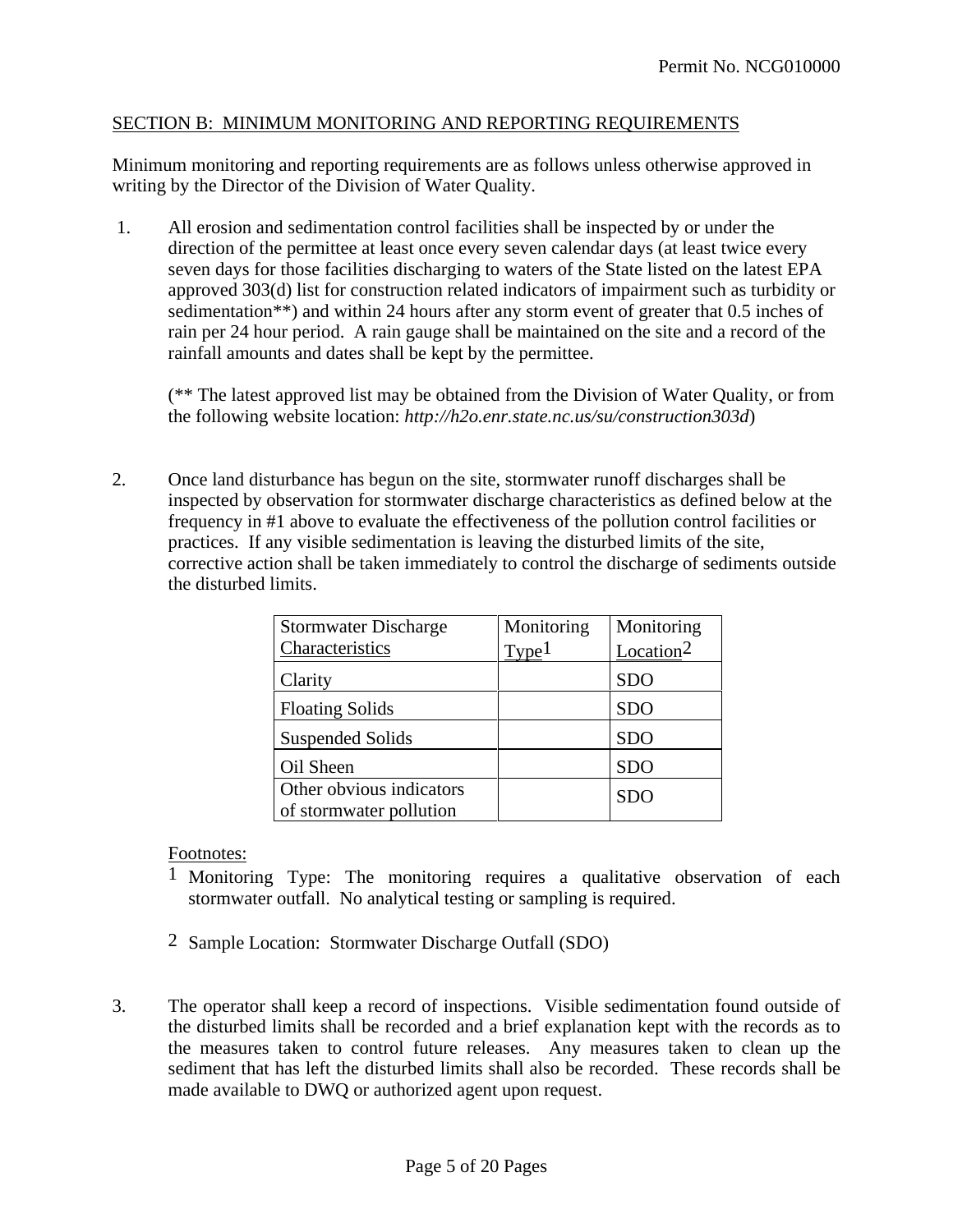## SECTION C: SCHEDULE OF COMPLIANCE

- 1. The permittee shall comply with Final Limitations and Controls specified for stormwater discharges once disturbance has begun on the site and until completion of construction or development and the establishment of a permanent ground cover..
- 2. During construction and until the completion of a construction or development and the establishment of a permanent ground cover, the permittee shall provide the operation and maintenance necessary to operate the storm water controls at optimum efficiency.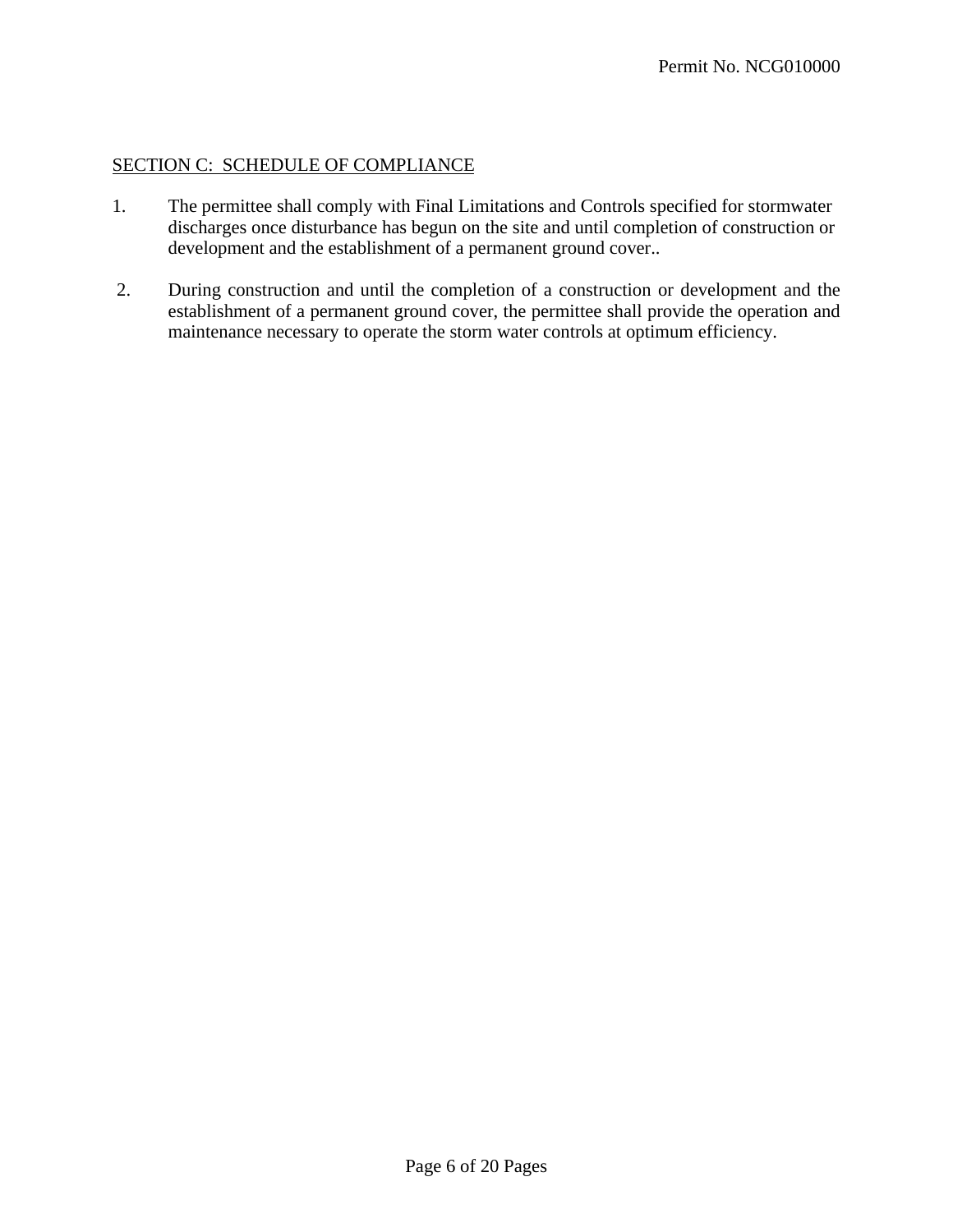# **PART II STANDARD CONDITIONS**

## SECTION A: DEFINITIONS

#### 1. Act or "the Act" or CWA

The Federal Water Pollution Control Act, also known as the Clean Water Act, as amended, 33 USC 1251, et. seq.

#### 2. Best Management Practices (BMPs)

Schedules of activities, prohibitions of practices, maintenance procedures, and other management practices to prevent or reduce the pollution of waters of the United States. BMPs also include treatment requirements, operation procedures, and practices to control plant site runoff, spillage or leaks, sludge or waste disposal, or drainage from raw material storage.

#### 3. DWQ or Division

The Division of Water Quality, Department of Environment, and Natural Resources.

4. Director

The Director of the Division of Water Quality, the permit issuing authority.

5. EMC

The North Carolina Environmental Management Commission.

6. Permittee

The person who signed as the financially responsible party on the Erosion and Sedimentation Control Plan.

7. Point Source Discharge

Any discernible, confined and discrete conveyance, including but specifically not limited to, any pipe, ditch, channel, tunnel, conduit, well, discrete fissure, container, rolling stock, or concentrated animal feeding operation from which pollutants are or may be discharged to waters of the state.

8. Administrator

The Adminstrator of the U. S. Environmental Protection Agency.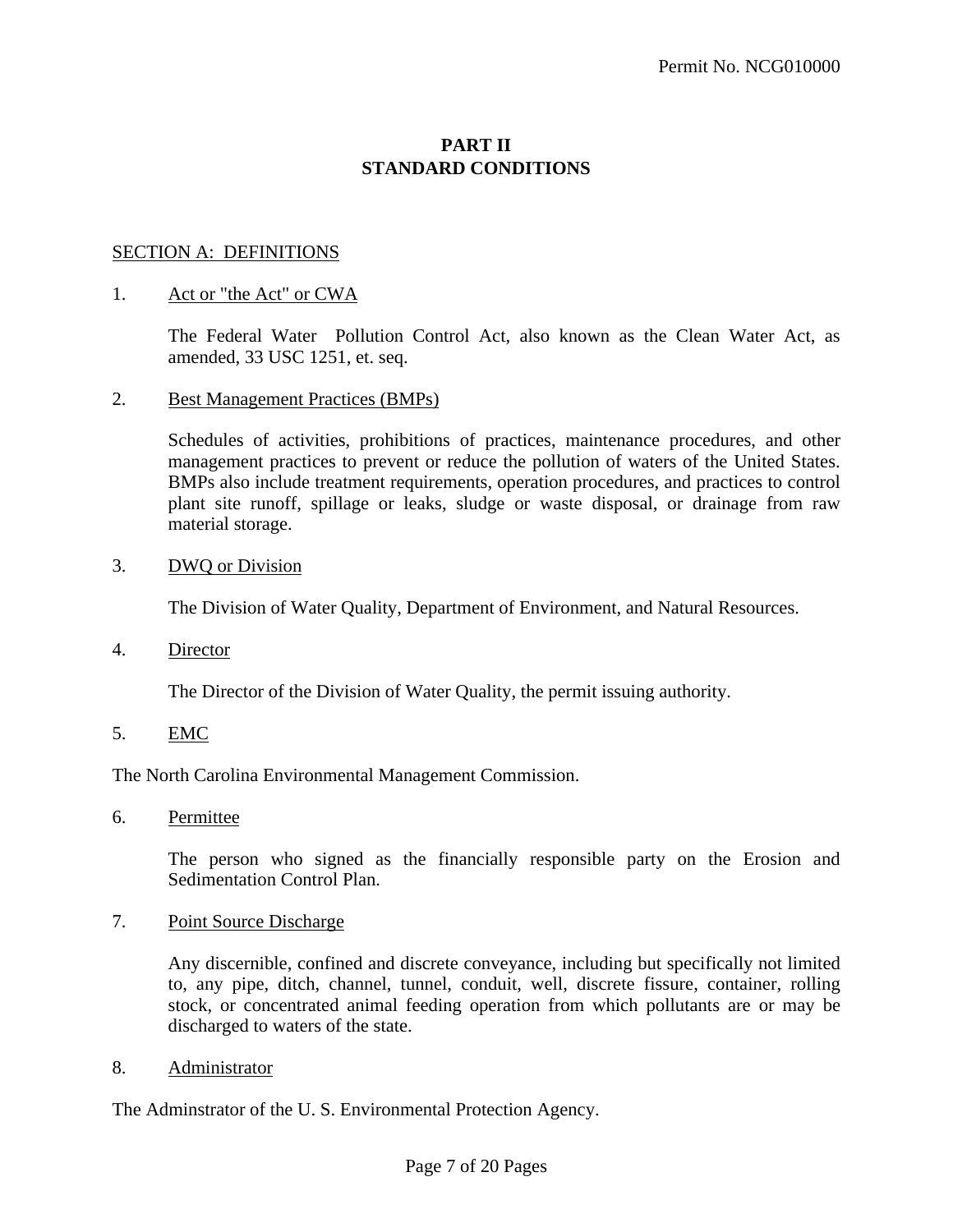## SECTION B: GENERAL CONDITIONS

### l. Duty to Comply.

The permittee must comply with all conditions of this general permit. Any permit noncompliance constitutes a violation of the Clean Water Act and is grounds for: enforcement action; certificate of coverage termination, revocation and reissuance, or modification; or denial of a certificate of coverage upon renewal application.

(a) The permittee shall comply with effluent standards or prohibitions established under section 307(a) of the Clean Water Act for toxic pollutants and with standards for sewage sludge use or disposal established under section 405(d) of the CWA within the time provided in the regulations that establish these standards or prohibitions or standards for sewage sludge use or disposal, even if the permit has not yet been modified to incorporate the requirement.

(b) The Clean Water Act provides that any person who violates section 301, 302, 306, 307, 308, 318 or 405 of the Act, or any permit condition or limitation implementing any such sections in a permit issued under section 402, or any requirement imposed in a pretreatment program approved under sections  $402(a)(3)$  or  $402(b)(8)$  of the Act, is subject to a civil penalty not to exceed \$27,000 per day for each violation. The Clean Water Act provides that any person who negligently violates sections 301, 302, 306, 307, 308, 318, or 405 of the Act, or any condition or limitation implementing any of such sections in a permit issued under section 402 of the Act, or any requirement imposed in a pretreatment program approved under section  $402(a)(3)$  or  $402(b)(8)$  of the Act, is subject to criminal penalties of \$2,500 to \$25,000 per day of violation, or imprisonment of not more than 1 year, or both. In the case of a second or subsequent conviction for a negligent violation, a person shall be subject to criminal penalties of not more than \$50,000 per day of violation, or by imprisonment of not more than 2 years, or both. Any person who knowingly violates such sections, or such conditions or limitations is subject to criminal penalties of \$5,000 to \$50,000 per day of violation, or imprisonment for not more than 3 years, or both. In the case of a second or subsequent conviction for a knowing violation, a person shall be subject to criminal penalties of not more than \$100,000 per day of violation, or imprisonment of not more than 6 years, or both. Any person who knowingly violates section 301, 302, 303, 306, 307, 308, 318 or 405 of the Act, or any permit condition or limitation implementing any of such sections in a permit issued under section 402 of the Act, and who knows at that time that he thereby places another person in imminent danger of death or serious bodily injury, shall, upon conviction, be subject to a fine of not more than \$250,000 or imprisonment of not more than 15 years, or both. In the case of a second or subsequent conviction for a knowing endangerment violation, a person shall be subject to a fine of not more than \$500,000 or by imprisonment of not more than 30 years, or both. An organization, as defined in section  $309(c)(3)(B)(iii)$  of the CWA, shall, upon conviction of violating the imminent danger provision, be subject to a fine of not more than \$1,000,000 and can be fined up to \$2,000,000 for second or subsequent convictions.

(c) Under state law, a daily civil penalty of not more than ten thousand dollars (\$10,000) per violation may be assessed against any person who violates or fails to act in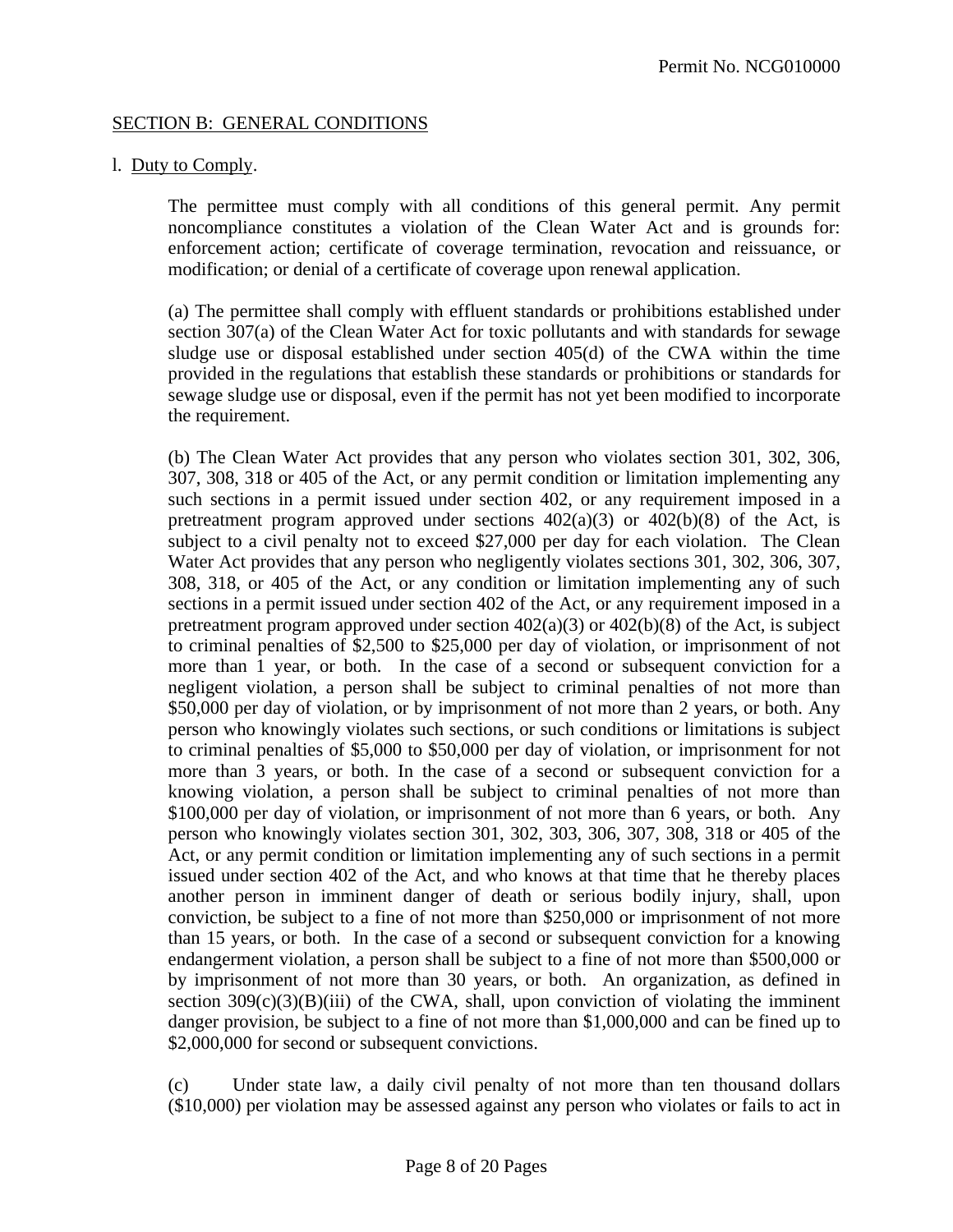accordance with the terms, conditions, or requirements of a permit. [Ref: NC General Statutes 143-215.6A].

(d) Any person may be assessed an administrative penalty by the Administrator for violating section 301, 302, 306, 307, 308, 318 or 405 of this Act, or any permit condition or limitation implementing any of such sections in a permit issued under section 402 of this Act. Administrative penalties for Class I violations are not to exceed \$11,000 per violation, with the maximum amount of any Class I penalty assessed not to exceed \$27,500. Penalties for Class II violations are not to exceed \$11,000 per day for each day during which the violation continues, with the maximum amount of any Class II penalty not to exceed \$137,500.

## 2. Duty to Mitigate

The permittee shall take all reasonable steps to minimize or prevent any discharge in violation of this general permit which has a reasonable likelihood of adversely affecting human health or the environment.

#### 3. Civil and Criminal Liability

Except as provided in Section C. of this permit regarding bypassing of stormwater control facilities, nothing in this general permit shall be construed to relieve the permittee from any responsibilities, liabilities, or penalties for noncompliance pursuant to NCGS l43- 2l5.3, l43-2l5.6A, 143-215.6B, 143-215.6C or Section 309 of the Federal Act, 33 USC 1319. Furthermore, the permittee is responsible for consequential damages, such as fish kills, even though the responsibility for effective compliance may be temporarily suspended.

#### 4. Oil and Hazardous Substance Liability

Nothing in this general permit shall be construed to preclude the institution of any legal action or relieve the permittee from any responsibilities, liabilities, or penalties to which the permittee is or may be subject to under NCGS l43-2l5.75 et seq. or Section 311 of the Federal Act, 33 USC 1321. Furthermore, the permittee is responsible for consequential damages, such as fish kills, even though the responsibility for effective compliance may be temporarily suspended.

## 5. Property Rights

The issuance of this general permit does not convey any property rights in either real or personal property, or any exclusive privileges, nor does it authorize any injury to private property or any invasion of personal rights, nor any infringement of Federal, State or local laws or regulations.

6. Severability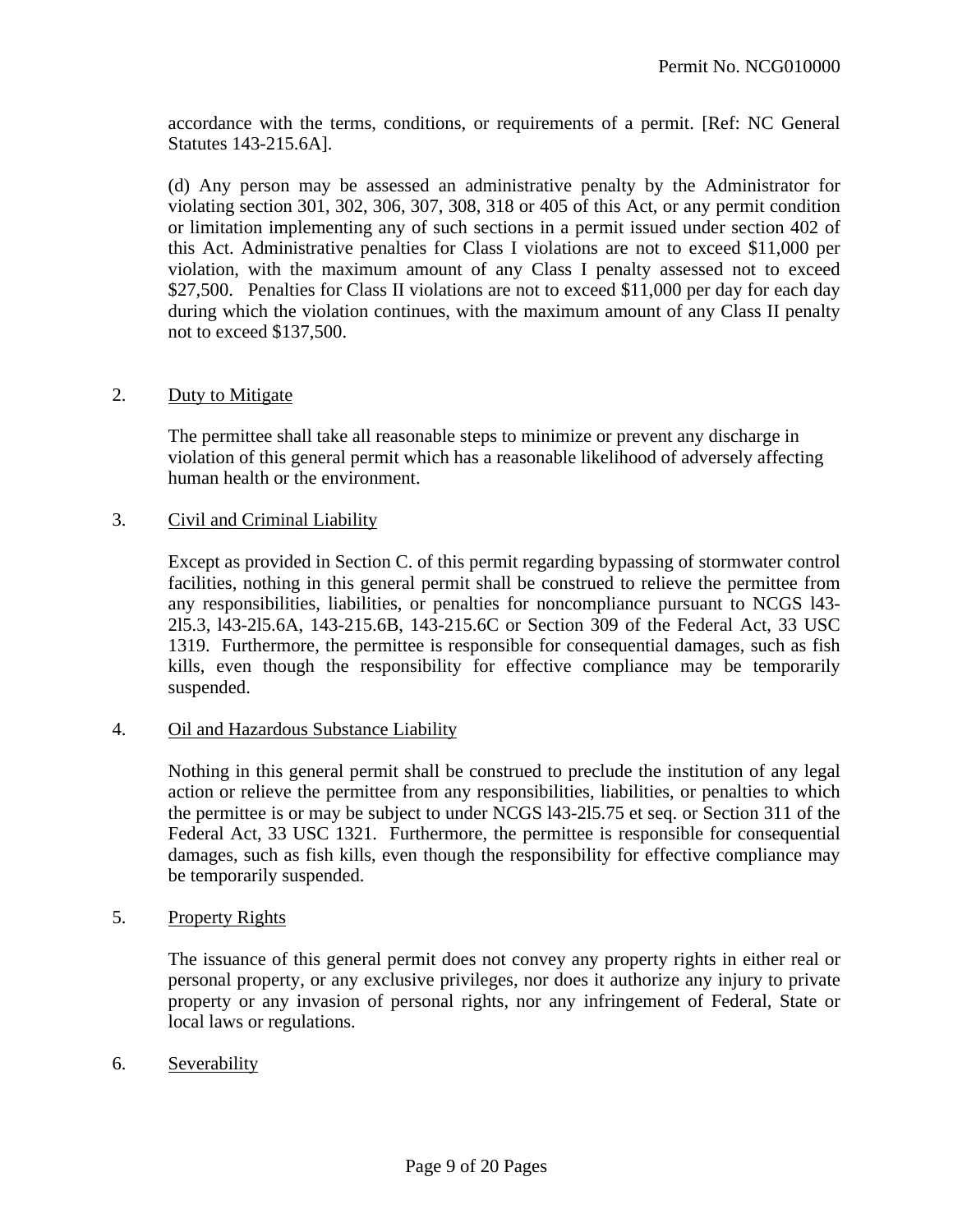The provisions of this general permit are severable, and if any provision of this general permit, or the application of any provision of this general permit to any circumstances, is held invalid, the application of such provision to other circumstances, and the remainder of this general permit, shall not be affected thereby.

## 7. Duty to Provide Information

The permittee shall furnish to the Director, within a reasonable time, any information which the Director may request to determine whether cause exists for modifying, revoking and reissuing, or terminating the certificate of coverage issued pursuant to this general permit or to determine compliance with this general permit. The permittee shall also furnish to the Director upon request, copies of records required to be kept by this general permit.

## 8. When an Individual Permit may be Required

The Director may require any owner/operator authorized to discharge under a certificate of coverage issued pursuant to this general permit to apply for and obtain an individual permit or an alternative general permit. Any interested person may petition the Director to require an individual permit pursuant to 15A NCAC 2H .0127. Cases where an individual permit may be required include, but are not limited to, the following:

- a. The discharger is a significant contributor of pollutants;
- b. Conditions at the permitted site change, altering the constituents and/or characteristics of the discharge such that the discharge no longer qualifies for a General Permit;
- c. The discharge violates the terms or conditions of this general permit;
- d. A change has occurred in the availability of demonstrated technology or practices for the control or abatement of pollutants applicable to the point source;
- e. Effluent limitations are promulgated for the point sources covered by this general permit;
- f. A water quality management plan containing requirements applicable to such point sources is approved after the issuance of this general permit.
- g. The Director determines at his own discretion that an individual permit is required.
- 9. When an Individual Permit may be Requested

Any permittee operating under this general permit may request to be excluded from the coverage of this general permit by applying for an individual permit. When an individual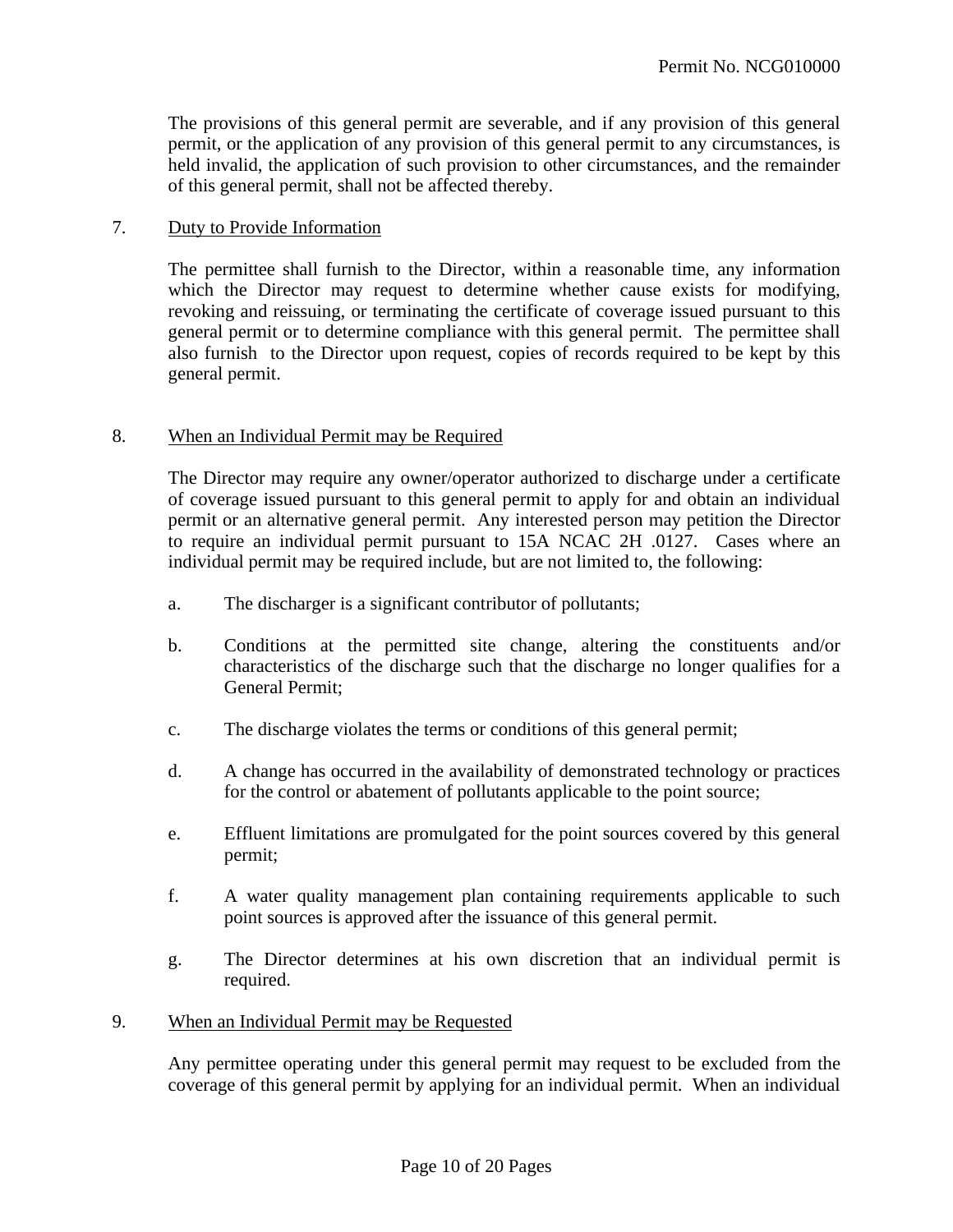permit is issued to an owner/operator the applicability of this general permit is automatically terminated on the effective date of the individual permit.

- 10. Signatory Requirements
- a. All applications, reports, or information submitted to the Director shall be signed and certified as follows:
	- (l) For a corporation: by a responsible corporate officer. For the purpose of this Section, a responsible corporate officer means: (a) a president, secretary, treasurer or vice president of the corporation in charge of a principal business function, or any other person who performs similar policy or decision making functions for the corporation, or (b) the manager of one or more manufacturing production or operating facilities provided the manager is authorized to make management decisions which govern the operation of the regulated facility including having the explicit or implicit duty of making major capital investment recommendations, and initiating and directing other comprehensive measures to assure long term environmental compliance with environmental laws and regulations; the manager can ensure that the necessary systems established or actions taken to gather complete and accurate information for permit application requirements; and where authority to sign documents has been assigned or delegated to the manager in accordance with corporate procedures.
	- (2) For a partnership or sole proprietorship: by a general partner or the proprietor, respectively; or
	- (3) For a municipality, State, Federal, or other public agency: by either a principal executive officer or ranking elected official.
- b. All reports required by the general permit and other information requested by the Director shall be signed by a person described above or by a duly authorized representative of that person. A person is a duly authorized representative only if:
	- (l) The authorization is made in writing by a person described above;
	- (2) The authorization specified either an individual or a position having responsibility for the overall operation of the regulated facility or activity, such as the position of plant manager, operator of a well or well field, superintendent, a position of equivalent responsibility, or an individual or position having overall responsibility for environmental matters for the company. (A duly authorized representative may thus be either a named individual or any individual occupying a named position.); and
	- (3) The written authorization is submitted to the Director.
- c. Any person signing a document under paragraphs a. or b. of this section shall make the following certification: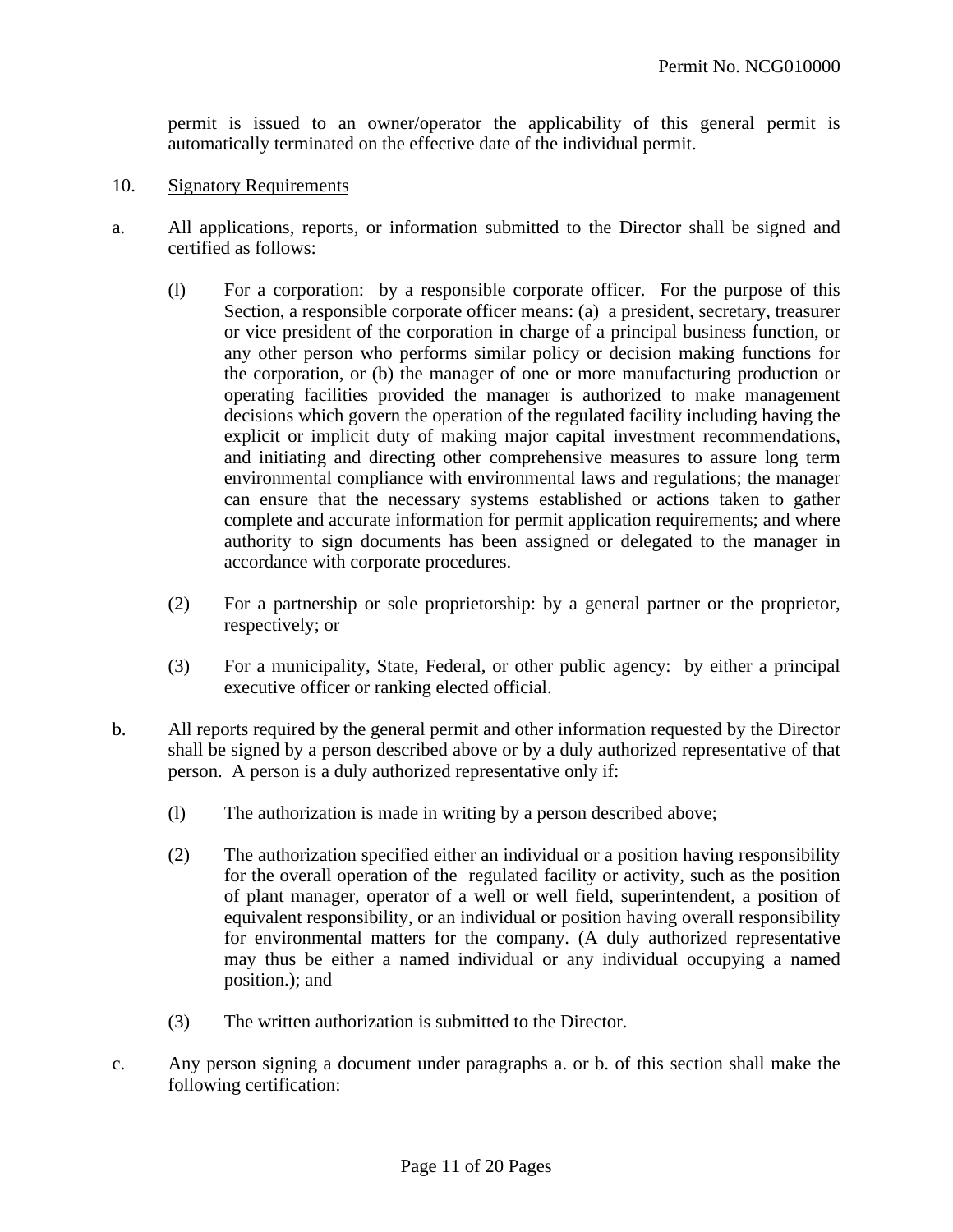"I certify, under penalty of law, that this document and all attachments were prepared under my direction or supervision in accordance with a system designed to assure that qualified personnel properly gather and evaluate the information submitted. Based on my inquiry of the person or persons who manage the system, or those persons directly responsible for gathering the information, the information submitted is, to the best of my knowledge and belief, true, accurate, and complete. I am aware that there are significant penalties for submitting false information, including the possibility of fines and imprisonment for knowing violations."

#### 11. General Permit Modification, Revocation and Reissuance, or Termination

The issuance of this general permit does not prohibit the Director from reopening and modifying the general permit, revoking and reissuing the general permit, or terminating the general permit as allowed by the laws, rules, and regulations contained in Title 40, Code of Federal Regulations, Parts 122 and 123; Title 15A of the North Carolina Administrative Code, Subchapter 2H .0100; and North Carolina General Statute 143- 215.1 et. seq.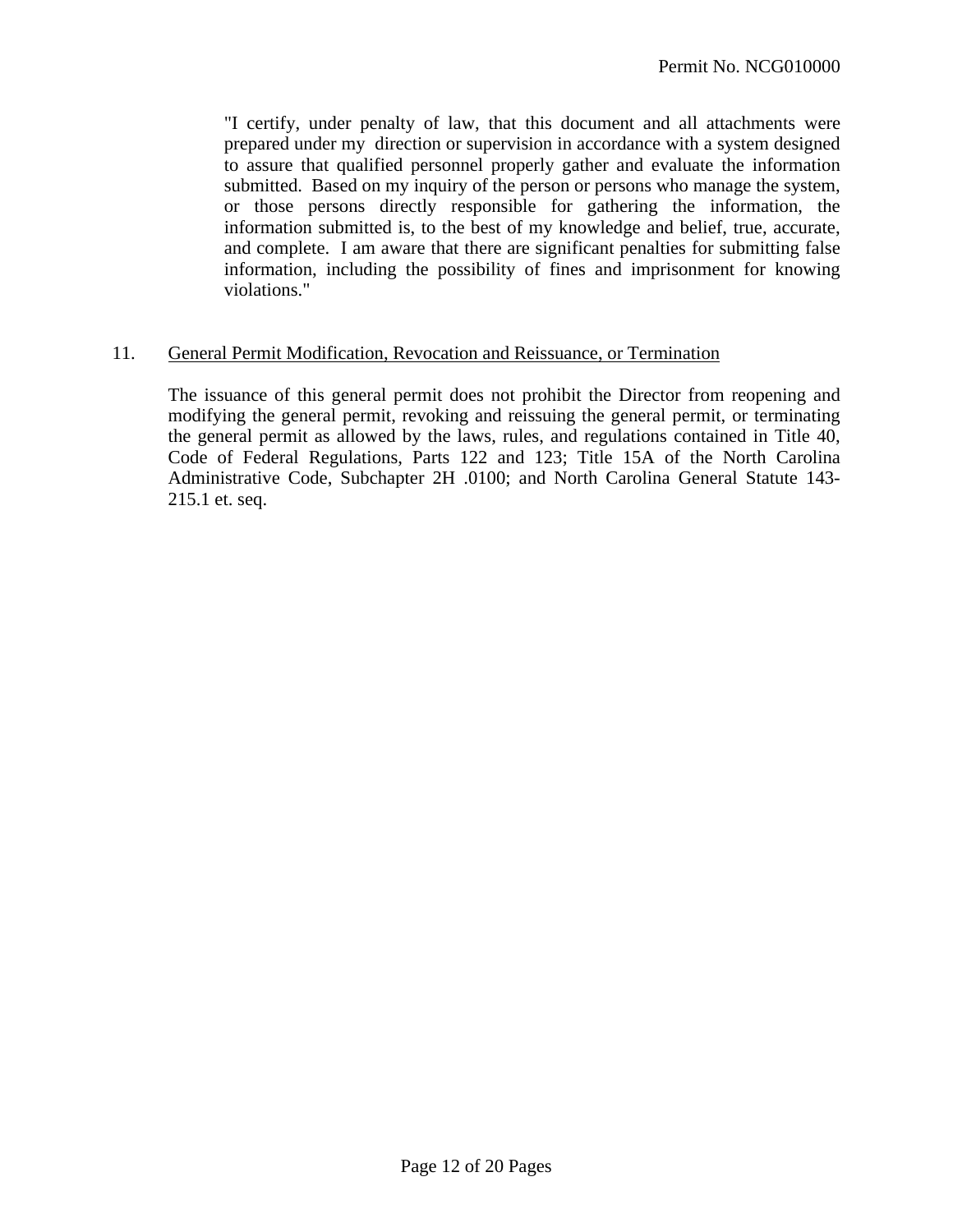## SECTION C: OPERATION AND MAINTENANCE OF POLLUTION CONTROLS

#### 1. Proper Operation and Maintenance

The permittee shall at all times properly operate and maintain all facilities and systems of treatment and control (and related appurtenances) which are installed or used by the permittee to achieve compliance with the conditions of this general permit.

#### 2. Need to Halt or Reduce not a Defense

It shall not be a defense for a permittee in an enforcement action that it would have been necessary to halt or reduce the permitted activity in order to maintain compliance with the condition of this general permit.

#### 3. Bypassing of Stormwater Control Facilities

- a. Definitions
	- (l) "Bypass" means the intentional diversion of stormwater from any portion of a stormwater control facility including the collection system, which is not a designed or established or operating mode for the facility.
	- (2) "Severe property damage" means substantial physical damage to property, damage to the control facilities which causes them to become inoperable, or substantial and permanent loss of natural resources which can reasonably be expected to occur in the absence of a bypass. Severe property damage does not mean economic loss caused by delays in production.
- b. Bypass Not Exceeding Limitations.

The permittee may allow any bypass to occur which does not cause effluent limitations to be exceeded, but only if it also is for essential maintenance to assure efficient operation. These bypasses are not subject to the provisions of Paragraphs c. and d. of this section.

- c. Notice
	- (l) Anticipated bypass. If the permittee knows in advance of the need for a bypass, it shall submit prior notice, if possible at least ten days before the date of the bypass; including an evaluation of the anticipated quality and effect of the bypass.
	- (2) Unanticipated bypass. The permittee shall submit notice within 24 hours of an unanticipated bypass as required in Part II, E. 3.(b)(1) of this general permit. (24 hour notice).
- d. Prohibition of Bypass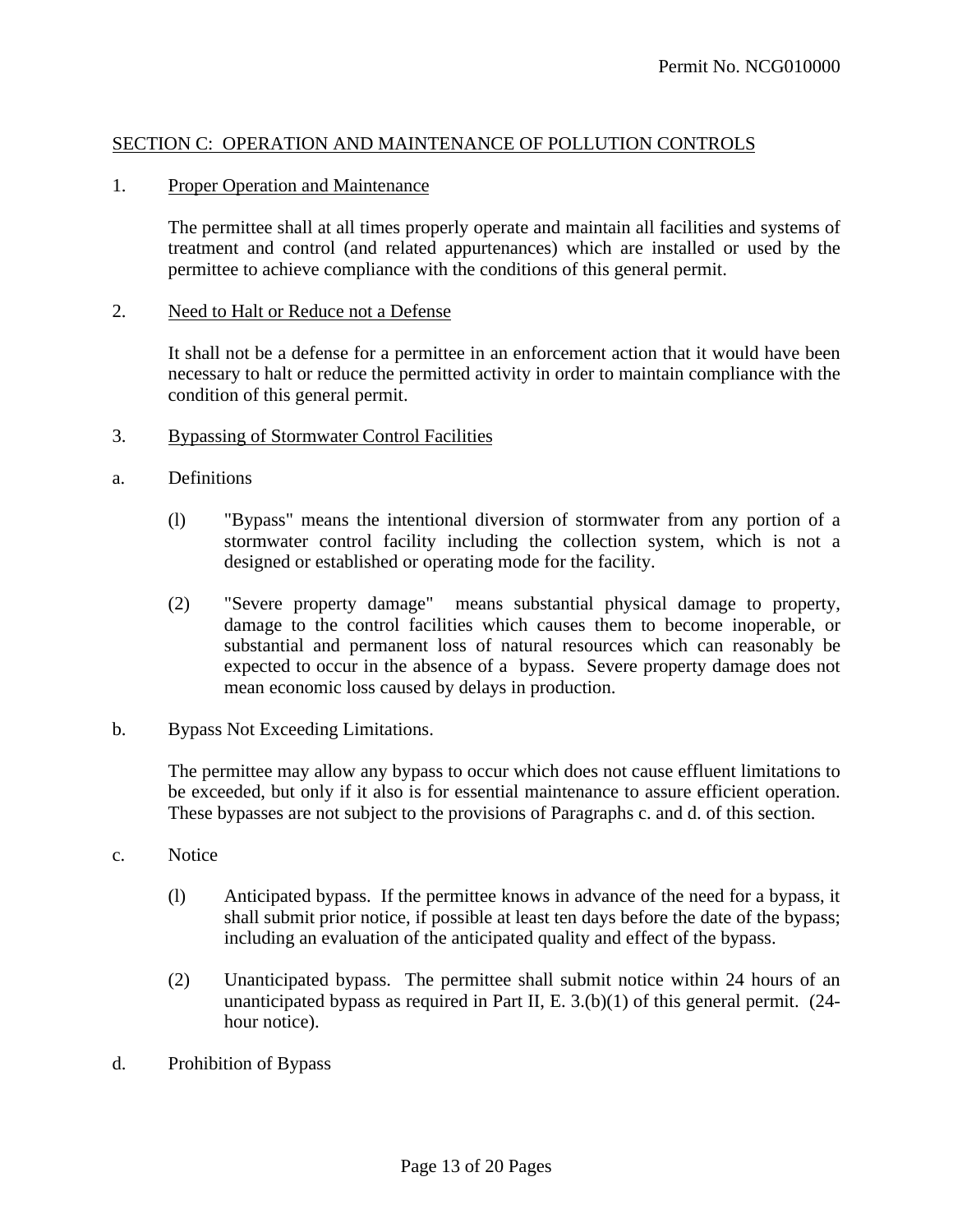Bypass is prohibited and the Director may take enforcement action against a permittee for bypass, unless:

- (1) Bypass was unavoidable to prevent loss of life, personal injury or severe property damage;
- (2) There were no feasible alternatives to the bypass, such as the use of auxiliary control facilities, retention of stormwater or maintenance during normal periods of equipment downtime or dry weather. This condition is not satisfied if adequate backup controls should have been installed in the exercise of reasonable engineering judgment to prevent a bypass which occurred during normal periods of equipment downtime or preventive maintenance; and
- (3) The permittee submitted notices as required under Paragraph c. of this section.

The Director may approve an anticipated bypass, after considering its adverse effects, if the Director determines that it will meet the three conditions listed above in Paragraph d. of this section.

- 4. Upsets
- a. Definition

"Upset " means an exceptional incident in which there is unintentional and temporary noncompliance with technology based permit effluent limitations because of factors beyond the reasonable control of the permittee. An upset does not include noncompliance to the extent caused by operational error, improperly designed treatment or control facilities, inadequate treatment or control facilities, lack of preventive maintenance, or careless or improper operation.

b. Effect of an Upset.

An upset constitutes an affirmative defense to an action brought for noncompliance with technology based permit effluent limitations if the requirements of paragraph c. of this condition are met. No determination made during administrative review of claims that noncompliance was caused by upset, and before an action for noncompliance, is final administrative action subject to judicial review.

c. Conditions Necessary for a Demonstration of Upset

A permittee who wishes to establish the affirmative defense of upset shall demonstrate, through properly signed, contemporaneous operating logs, or other relevant evidence that:

- (1) An upset occurred and that the permittee can identify the cause(s) of the upset;
- 2) The permitted facility was at the time being properly operated; and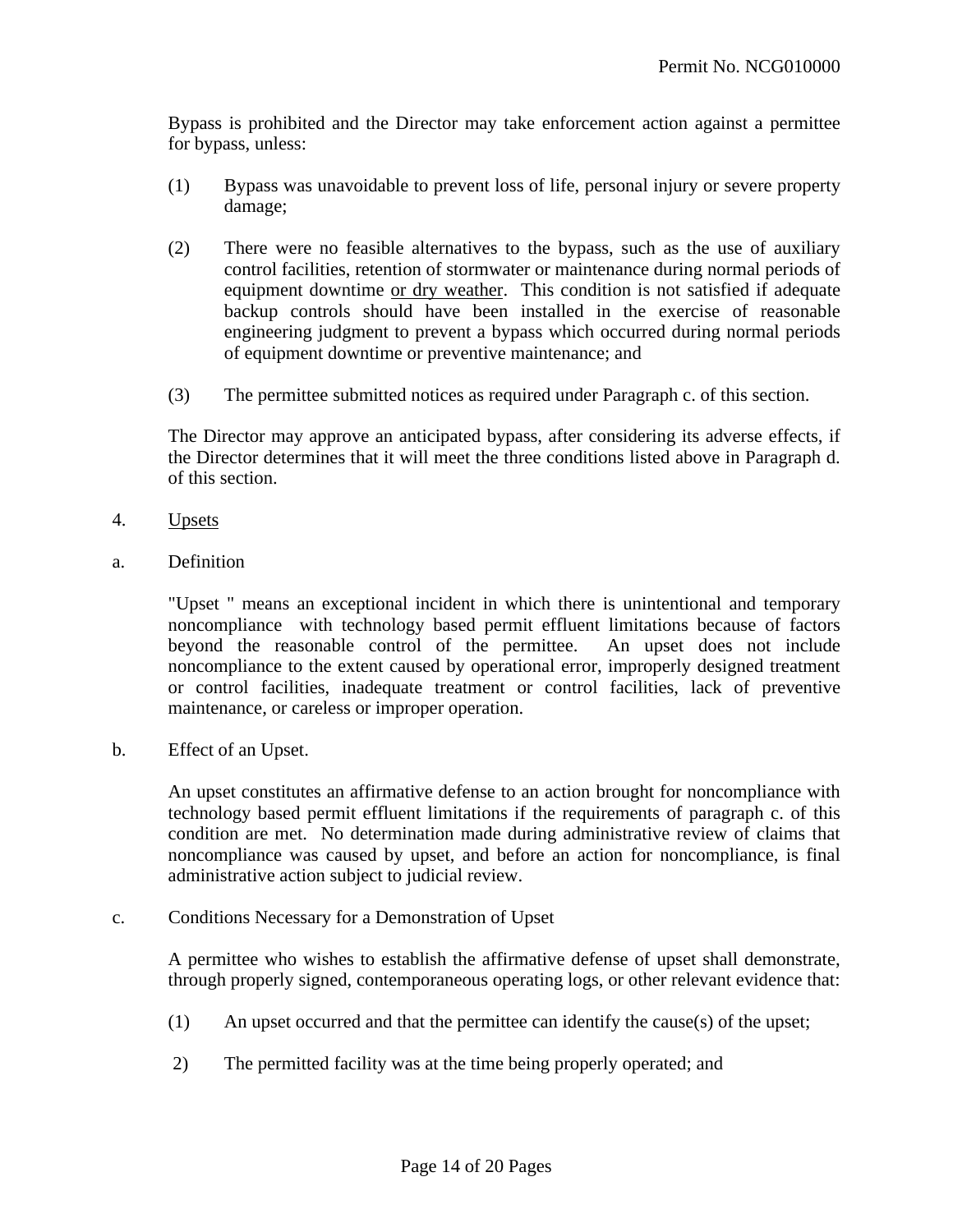- (3) The permittee submitted notice of the upset as required in Part II, E. 3. (b) (2) of this general permit.
- (4) The permittee complied with any remedial measures required under Part II, A. 2. of this general permit.
- d. Burden of Proof

In any enforcement proceeding the permittee seeking to establish the occurrence of an upset has the burden of proof.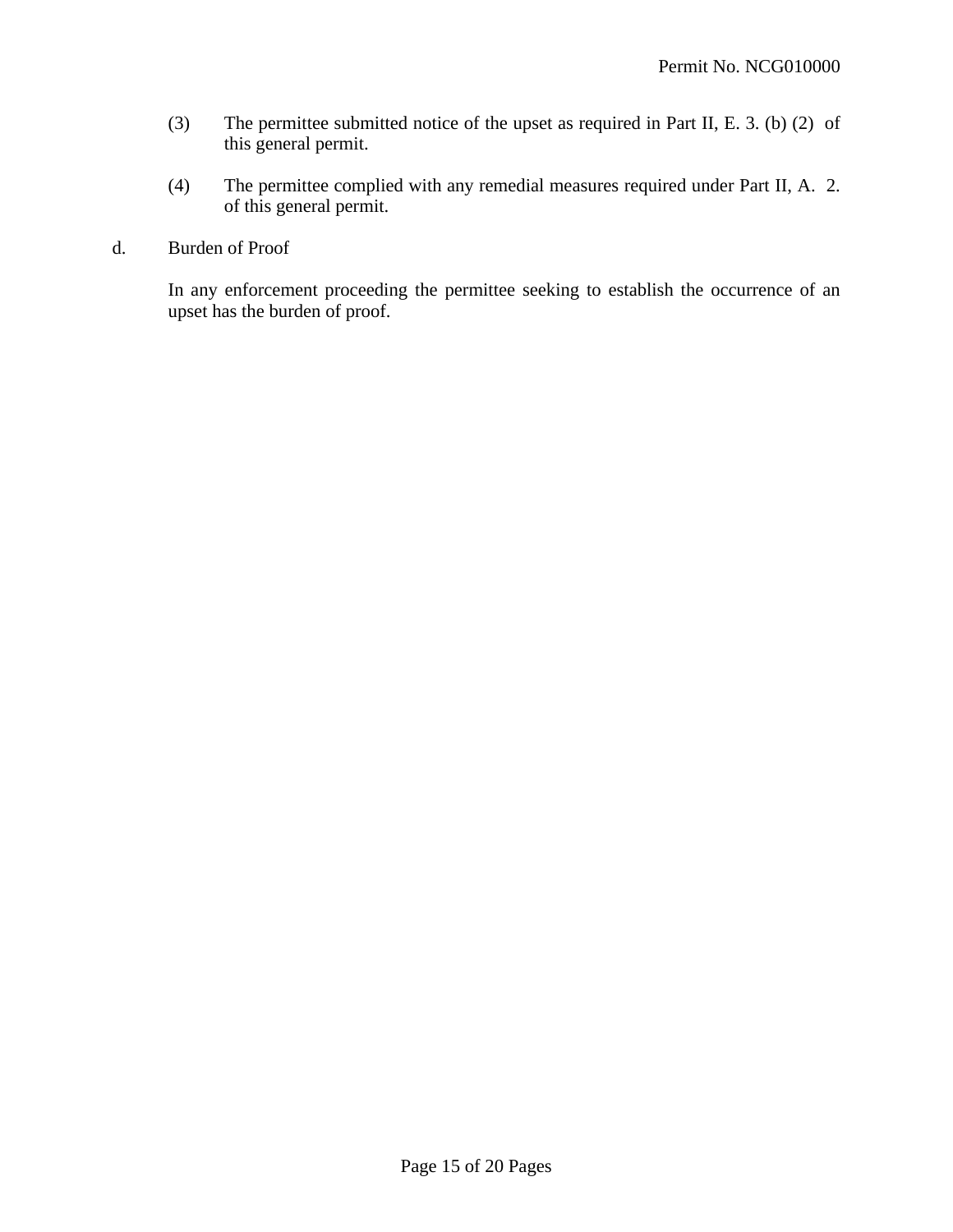## SECTION D: MONITORING AND RECORDS

### l. Representative Sampling

Samples collected and measurements taken, as required herein, shall be characteristic of the volume and nature of the permitted discharge. Samples shall be taken on a day and time that is characteristic of the discharge. All samples shall be taken before the discharge joins or is diluted by any other waste stream, body of water, or substance...

#### 2. Penalties for Tampering

The Clean Water Act provides that any person who falsifies, tampers with, or knowingly renders inaccurate, any monitoring device or method required to be maintained under this general permit shall, upon conviction, be punished by a fine of not more than \$l0,000 per violation, or by imprisonment for not more than two years per violation, or by both. If a conviction of a person is for a violation committed after a first conviction of such person under this paragraph, punishment is a fine of not more that \$20,000 per day of violation, or by imprisonment of not more than 4 years, or both.

### 3. Records Retention

The permittee shall retain records of all monitoring information and copies of all reports required by this general permit, for a period of at least 5 years from the date of the sample, measurement, report or application. This period may be extended by request of the Director at any time.

#### 4. Recording Results

For each measurement, sample, inspection or maintenance activity performed or taken pursuant to the requirements of this general permit, the permittee shall record the following information:

- a. The date, exact place, and time of sampling, measurements, inspection or maintenance activity;
- b. The individual(s) who performed the sampling, measurements, inspection or maintenance activity;
- c. The date(s) analyses were performed;
- d. The individual(s) who performed the analyses;
- e. The analytical techniques or methods used; and
- f. The results of such analyses.
- 5. Inspection and Entry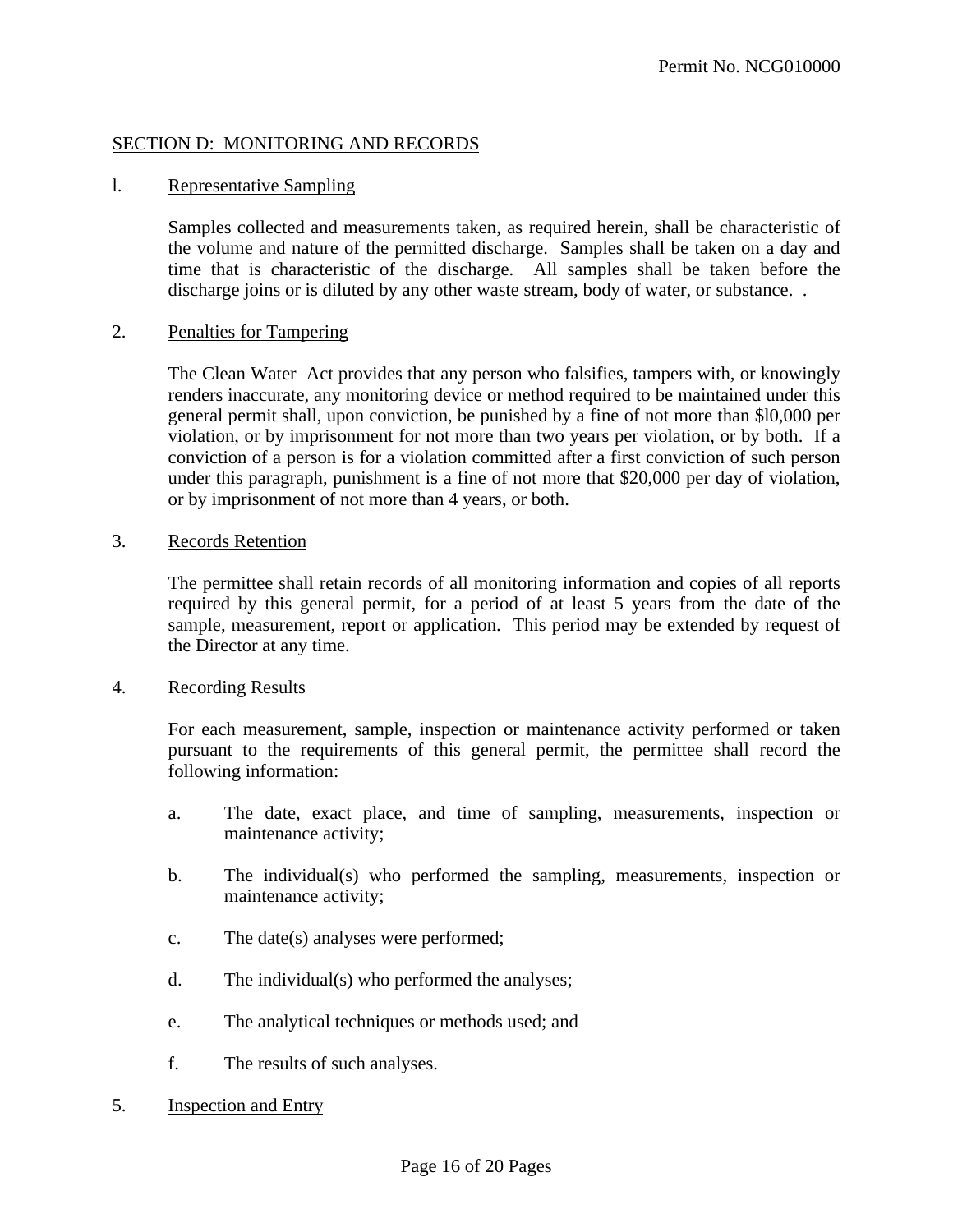The permittee shall allow the Director, or an authorized representative (including an authorized contractor acting as a representative of the Director), or in the case of a facility which discharges through a municipal separate storm sewer system, an authorized representative of a municipal operator or the separate storm sewer system receiving the discharge, upon the presentation of credentials and other documents as may be required by law, to;

- a. Enter upon the permittee's premises where a regulated facility or activity is located or conducted, or where records must be kept under the conditions of this general permit;
- b. Have access to and copy, at reasonable times, any records that must be kept under the conditions of this general permit;
- c. Inspect at reasonable times any facilities, equipment (including monitoring and control equipment), practices, or operations regulated or required under this general permit; and
- d. Sample or monitor at reasonable times, for the purposes of assuring general permit compliance or as otherwise authorized by the Clean Water Act, any substances or parameters at any location.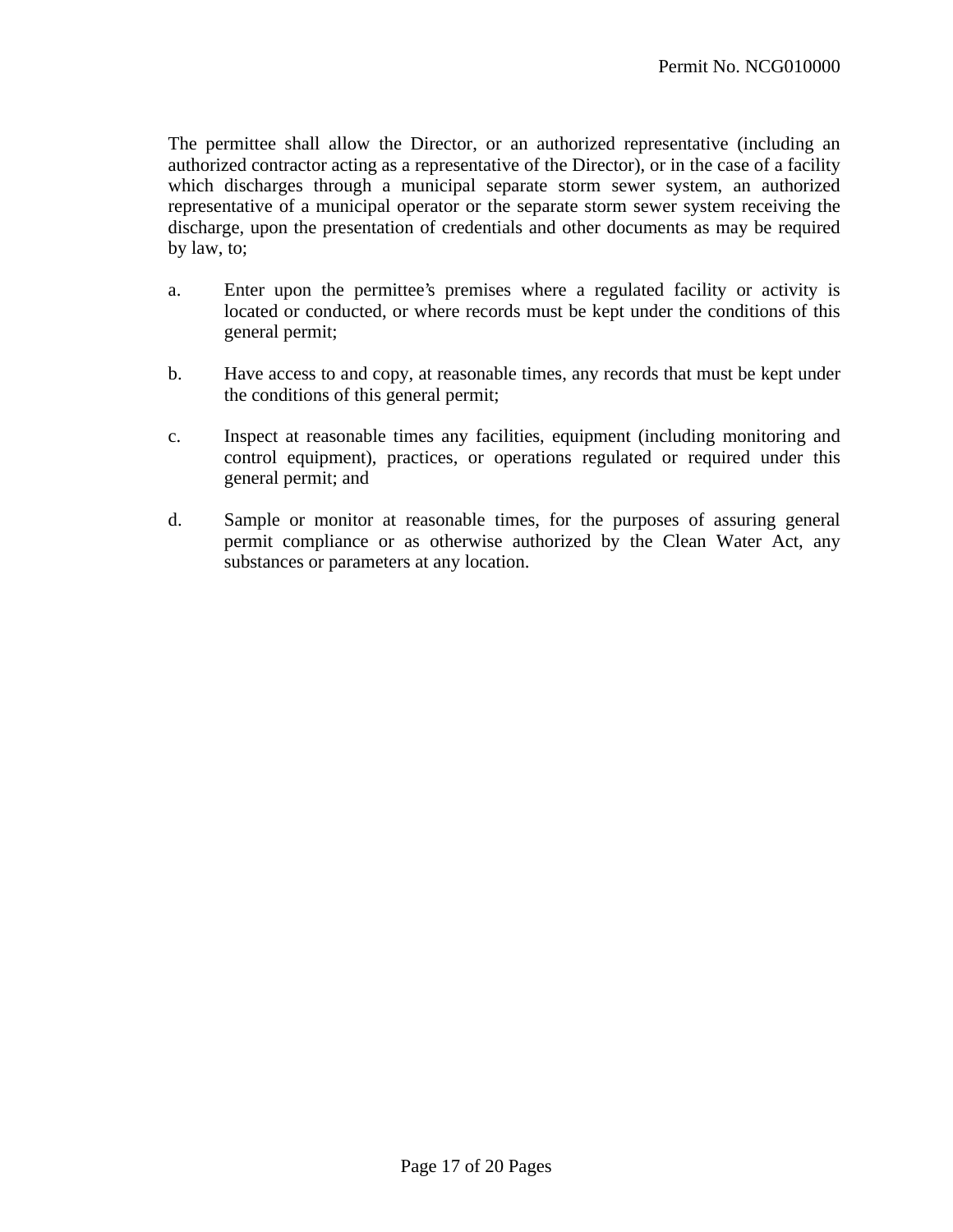## SECTION E: REPORTING REQUIREMENTS

### 1. Planned Changes

The permittee shall give notice to the Director as soon as possible of any planned physical alterations or additions to the permitted facility. Notice is required only when:

- a. The alteration or addition to a permitted facility may meet one of the criteria for determining whether a facility is a new source in 40 CFR Part 122.29 (b); or
- b. The alteration or addition could significantly change the nature or increase the quantity of pollutants discharged. This notification applies to pollutants which are subject neither to effluent limitations in the general permit, nor to notification requirements under 40 CFR Part 122.42 (a) (l).

#### 2. Anticipated Noncompliance

The permittee shall give advance notice to the Director of any planned changes in the permitted facility or activity which may result in noncompliance with the general permit requirements.

#### 3. Twenty-four Hour Reporting

a. The permittee shall report to the central office or the appropriate regional office any noncompliance which may endanger health or the environment. Any information shall be provided orally within 24 hours from the time the permittee became aware of the circumstances. A written submission shall also be provided within 5 days of the time the permittee becomes aware of the circumstances.

The written submission shall contain a description of the noncompliance, and its causes; the period of noncompliance, including exact dates and times, and if the noncompliance has not been corrected, the anticipated time it is expected to continue; and steps taken or planned to reduce, eliminate, and prevent reoccurrence of the noncompliance.

- b. The following shall be included as information which must be reported within 24 hours under this paragraph:
	- (1) Any unanticipated bypass which exceeds any effluent limitation in the general permit.
	- (2) Any upset which exceeds any effluent limitation in the general permit.
	- (3) Violation of a maximum daily discharge limitation for any of the pollutants listed by the Director in the general permit to be reported within 24 hours.
- c. The Director may waive the written report on a case-by-case basis for reports under paragraph b. above of this condition if the oral report has been received within 24 hours.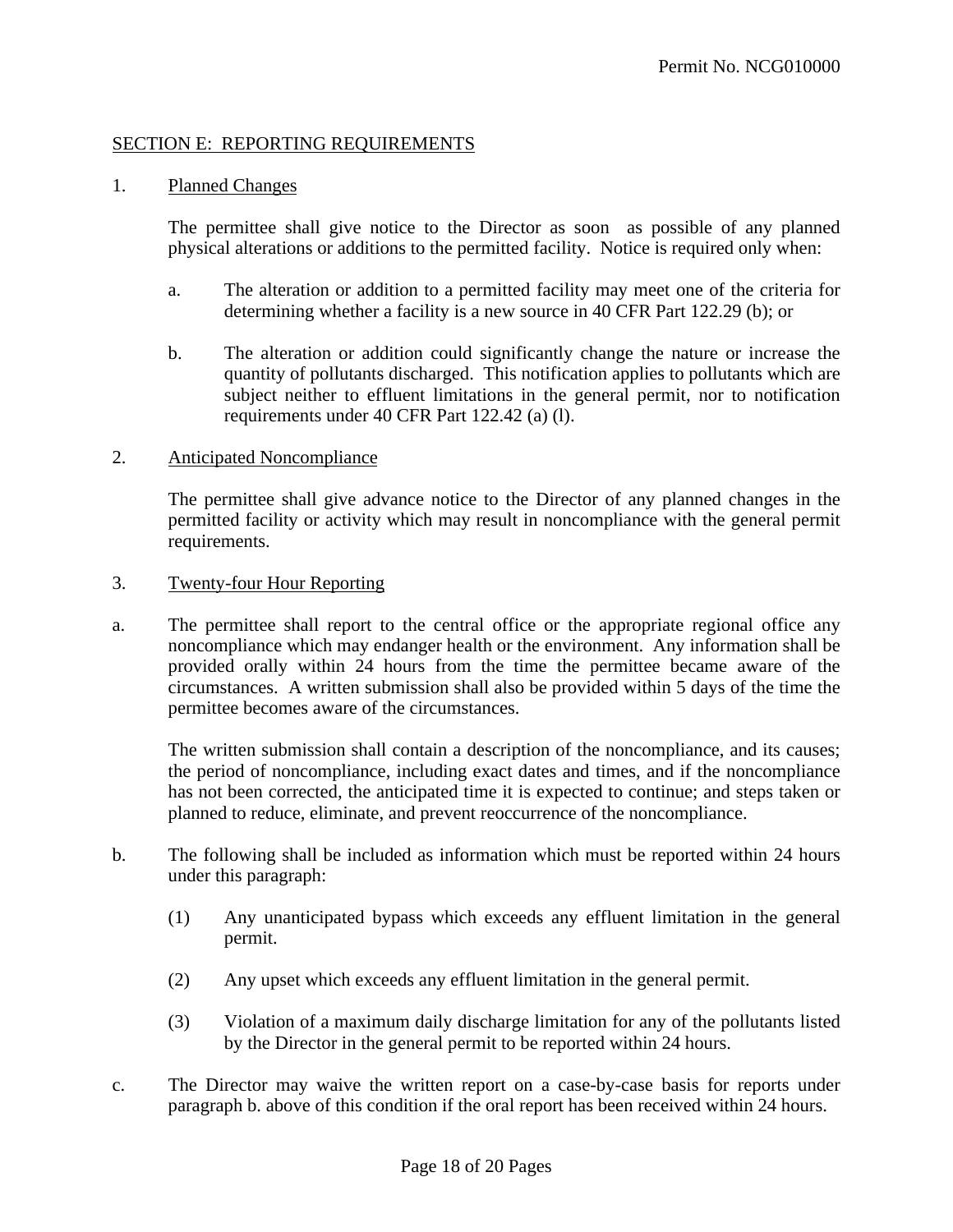## 4. Other Information

Where the permittee becomes aware that it failed to submit any relevant facts in any report to the Director, it shall promptly submit such facts or information.

## 5. Availability of Reports

Except for data determined to be confidential under NCGS 143-215.3(a)(2) or Section 308 of the Federal Act, 33 USC 1318, all reports prepared in accordance with the terms shall be available for public inspection at the offices of the Division of Water Quality. As required by the Act, discharge data shall not be considered confidential. Knowingly making any false statement on any such report may result in the imposition of criminal penalties as provided for in NCGS 143-215.6B or in Section 309 of the Federal Act.

## 6. Penalties for Falsification of Reports

The Clean Water Act provides that any person who knowingly makes any false statement, representation, or certification in any record or other document submitted or required to be maintained under this general permit, including monitoring reports or reports of compliance or noncompliance shall, upon conviction, be punished by a fine of not more than \$l0,000 per violation, or by imprisonment for not more than two years per violation, or by both.